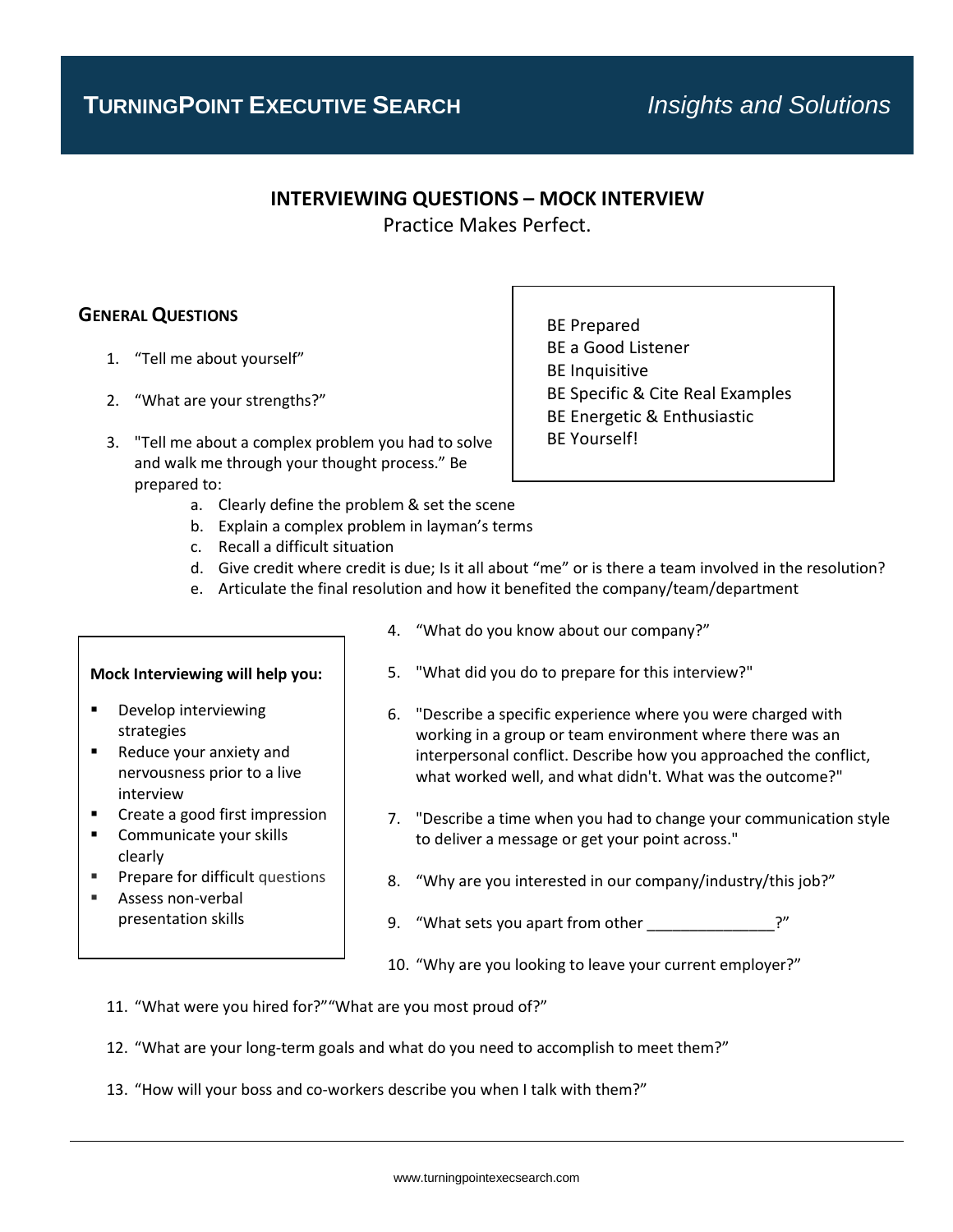- 14. "What word best describes you as an employee?"
- 15. "Tell me about a time when you were operating under pressure."
- 16. "Give me an example of a time when your work was criticized. Who criticized it, how did they deliver the criticism and how did you react?"
- 17. "Tell me about the last time you disagreed with your boss."
- 18. "Give me an example of a time when you didn't get along with someone in your department/group."
- 19. "What kind of people do you prefer working with?"
- 20. "How do you measure your own performance?"
- 21. "What motivates you?"
- 22. "How was the work-life balance at your last job and what is your ideal situation?"
- 23. "Tell me about your most challenging situation related to learning new software."
- 24. "Give me an example of how you interacted with professionals outside of your department."
- 25. "Are you looking for a position that will get you through the next 6 months or something that will be a longer term position?"
- 26. "Why are you considering a role as an individual contributor when you've been working in much higher level position?"
- 27. "How do you see your skills transferring into our industry?"
- 28. "Seeing as you will be supporting the department, describe the steps you would take to determine how we can increase our margins and decrease our costs."
- 29. "How would you describe your Excel and Access skills?"
- 30. "What attracted you to the department?"
- 31. "What is the most frustrating aspect of \_\_\_\_\_\_\_\_\_\_\_\_\_\_\_\_\_?"
- 32. "What is the most fulfilling aspect of your job?"
- 33. "What type of work are you not good at or least enjoy?"